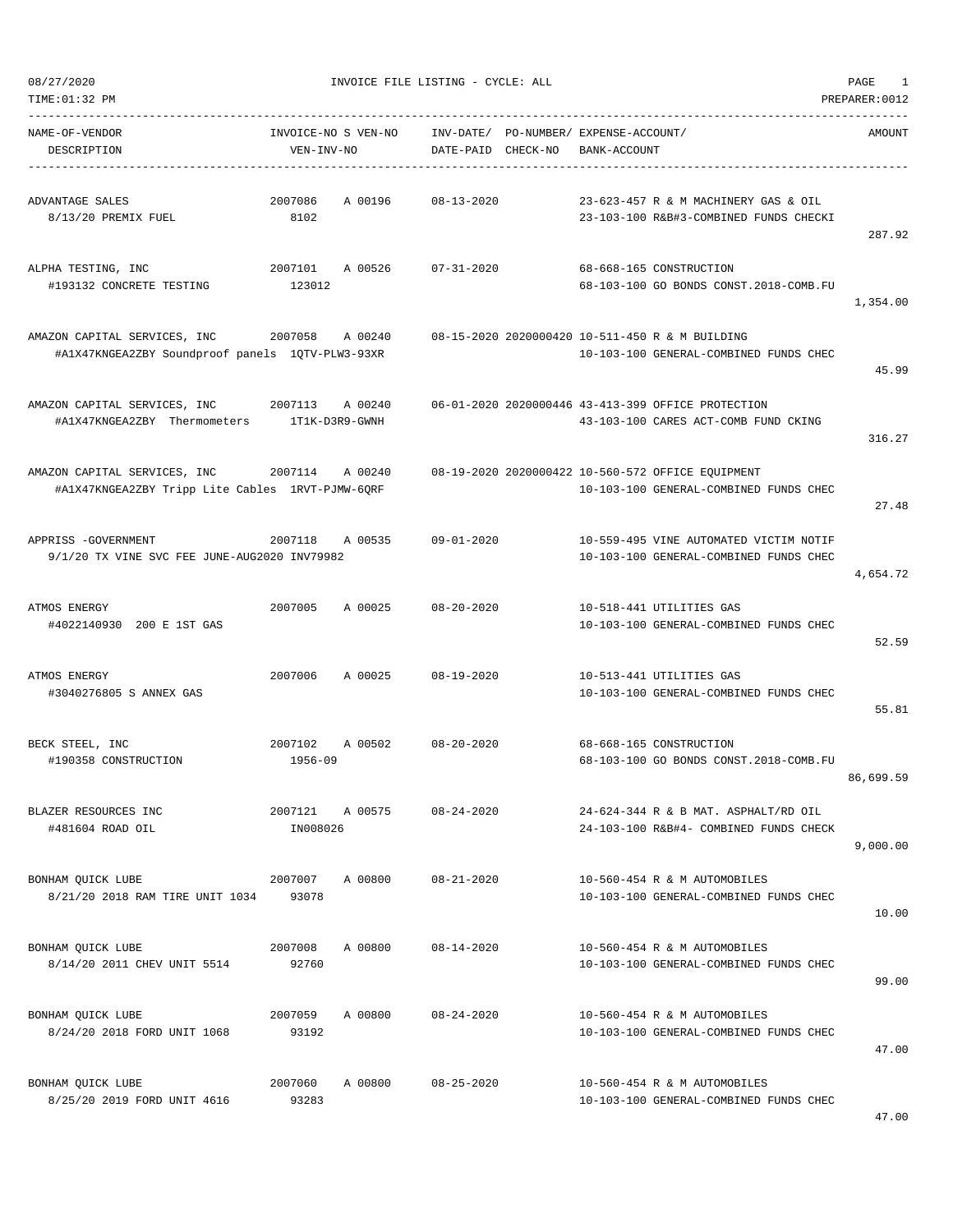| NAME-OF-VENDOR<br>DESCRIPTION                                                                           | VEN-INV-NO                    |         | INVOICE-NO S VEN-NO INV-DATE/ PO-NUMBER/ EXPENSE-ACCOUNT/<br>DATE-PAID CHECK-NO | BANK-ACCOUNT    |                                                                                                              | AMOUNT     |
|---------------------------------------------------------------------------------------------------------|-------------------------------|---------|---------------------------------------------------------------------------------|-----------------|--------------------------------------------------------------------------------------------------------------|------------|
| BRADFORD-WATSON CO.<br>#427 TAX ASSESSOR CLERK BOND 7763                                                | 2007119                       |         | A 00416 08-24-2020                                                              | 10-499-480 BOND | 10-103-100 GENERAL-COMBINED FUNDS CHEC                                                                       |            |
| BRANNAN, QUIENCY SMITH<br>CR-19-26925 WILBURN DST CT                                                    | 2007009 A 00725               |         | 08-14-2020                                                                      |                 | 10-435-437 ATTORNEY FEES<br>10-103-100 GENERAL-COMBINED FUNDS CHEC                                           | 368.00     |
| BRANNAN, OUIENCY SMITH<br>CR-20-27275 MAHON DST CT                                                      | 2007010                       |         | A 00725 08-16-2020                                                              |                 | 10-435-437 ATTORNEY FEES<br>10-103-100 GENERAL-COMBINED FUNDS CHEC                                           | 576.00     |
| BRANNAN, QUIENCY SMITH<br>CR-20-27050 LOFTICE DST CT                                                    |                               |         | 2007011 A 00725 08-09-2020                                                      |                 | 10-435-437 ATTORNEY FEES<br>10-103-100 GENERAL-COMBINED FUNDS CHEC                                           | 744.00     |
| BRANNAN, QUIENCY SMITH<br>CR-20-27305 VORIS DST CT                                                      |                               |         | 2007012 A 00725 08-09-2020                                                      |                 | 10-435-437 ATTORNEY FEES<br>10-103-100 GENERAL-COMBINED FUNDS CHEC                                           | 256.00     |
| BRANNAN, OUIENCY SMITH                                                                                  |                               |         | 2007013 A 00725 07-24-2020                                                      |                 | 10-435-436 ATTORNEY FEES- CPS CASES                                                                          | 392.00     |
| FA-20-44709 RODRIGUEZ DST CT<br>BRANNAN, QUIENCY SMITH                                                  |                               |         | 2007014 A 00725 08-16-2020                                                      |                 | 10-103-100 GENERAL-COMBINED FUNDS CHEC<br>10-435-436 ATTORNEY FEES- CPS CASES                                | 224.00     |
| FA-19-44512 WRIGHT DST CT<br>BRANNAN, QUIENCY SMITH                                                     | 2007116                       | A 00725 | 08-21-2020                                                                      |                 | 10-103-100 GENERAL-COMBINED FUNDS CHEC<br>10-435-437 ATTORNEY FEES                                           | 232.00     |
| CR-20-27426 BIDDLE DST CT                                                                               |                               |         |                                                                                 |                 | 10-103-100 GENERAL-COMBINED FUNDS CHEC                                                                       | 200.00     |
| BRESE-LEBRON LAW, PLLC<br>CR-20-27294 KETNER DST CT                                                     |                               |         | 2007015 A 00449 08-10-2020                                                      |                 | 10-435-437 ATTORNEY FEES<br>10-103-100 GENERAL-COMBINED FUNDS CHEC                                           | 493.00     |
| BRYCO-BRYANT CO<br>#190358 MASONRY                                                                      | 2007103<br>11                 | A 00508 | $08 - 31 - 2020$                                                                |                 | 68-668-168 MASONRY AND STONE<br>68-103-100 GO BONDS CONST. 2018-COMB. FU                                     | 243,872.09 |
| CAMPBELLSVILLE INDUSTRIES INC<br>#19982B CUPOLA                                                         | 2007104<br>2                  |         | A 00527 08-31-2020                                                              |                 | 68-668-165 CONSTRUCTION<br>68-103-100 GO BONDS CONST.2018-COMB.FU                                            | 178,830.18 |
| CIRCLE STAR OUICK LUBE & TIRE 2007016 A 00610 07-22-2020<br>7/22/20 2015 FORD CONST#2 - 4391 11-0169671 |                               |         |                                                                                 |                 | 10-552-330 AUTO EXPENSE-GAS AND OIL<br>10-103-100 GENERAL-COMBINED FUNDS CHEC                                | 47.49      |
| CIRCLE STAR QUICK LUBE & TIRE<br>7/27/20 2017 FORD UNIT 4017                                            | 2007017 A 00610<br>11-0169956 |         | $07 - 27 - 2020$                                                                |                 | 10-560-454 R & M AUTOMOBILES<br>10-103-100 GENERAL-COMBINED FUNDS CHEC                                       | 124.00     |
| CIRCLE STAR QUICK LUBE & TIRE<br>7/21/20 2017 Ford UNIT 1113                                            | 11-0169585                    |         |                                                                                 |                 | 2007018 A 00610 07-21-2020 2020000391 10-560-454 R & M AUTOMOBILES<br>10-103-100 GENERAL-COMBINED FUNDS CHEC | 399.72     |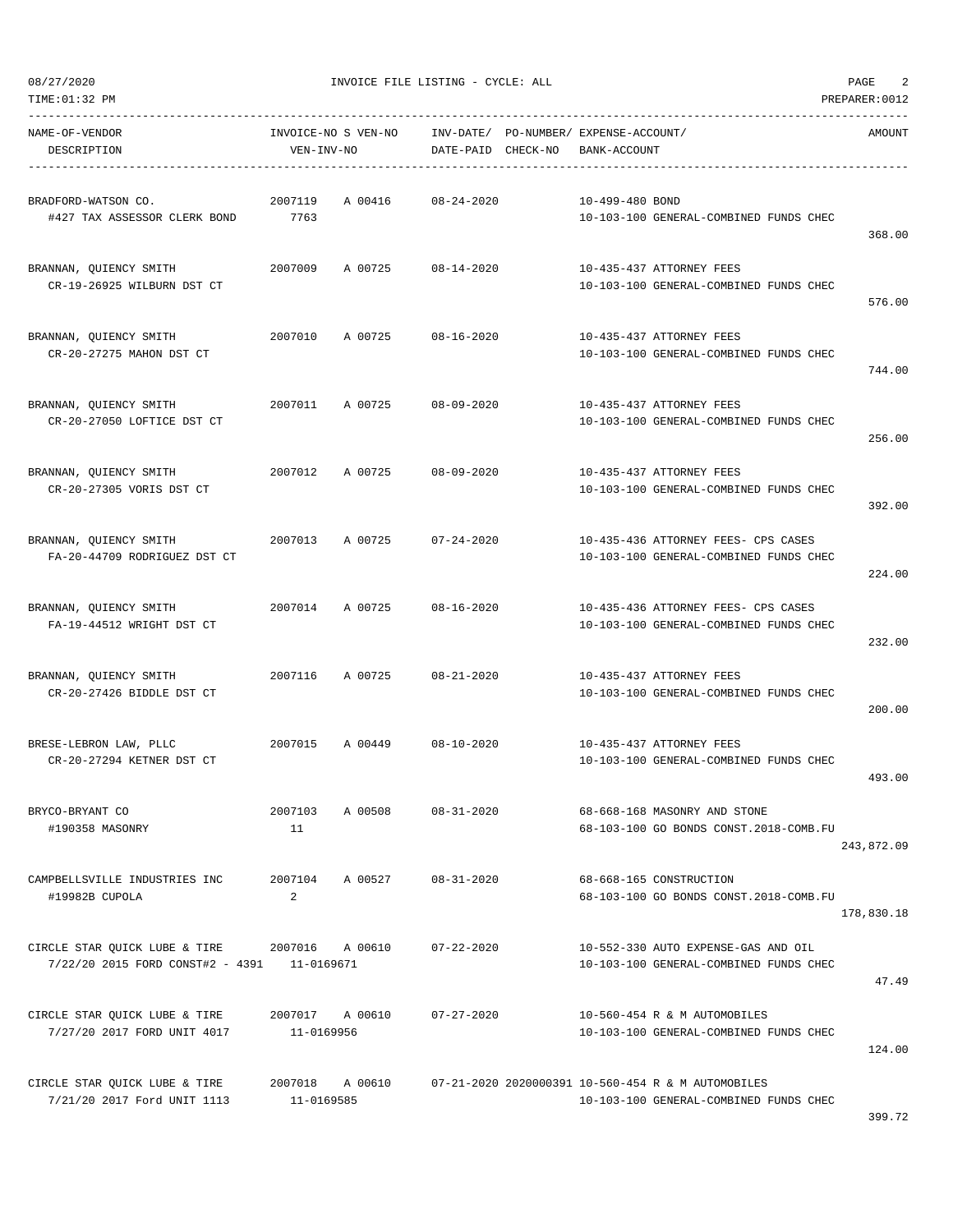| TIME: 01:32 PM                                                                      |                                   |                    |                                                                                              | PREPARER: 0012 |
|-------------------------------------------------------------------------------------|-----------------------------------|--------------------|----------------------------------------------------------------------------------------------|----------------|
| NAME-OF-VENDOR<br>DESCRIPTION                                                       | INVOICE-NO S VEN-NO<br>VEN-INV-NO | DATE-PAID CHECK-NO | INV-DATE/ PO-NUMBER/ EXPENSE-ACCOUNT/<br>BANK-ACCOUNT                                        | AMOUNT         |
| CIRCLE STAR QUICK LUBE & TIRE<br>8/12/20 2019 FORD UNIT 5206 Repairs 11-0171005     | 2007019<br>A 00610                |                    | 08-12-2020 2020000418 10-560-454 R & M AUTOMOBILES<br>10-103-100 GENERAL-COMBINED FUNDS CHEC | 364.97         |
| CIRCLE STAR OUICK LUBE & TIRE<br>7/24/20 2017 FORD UNIT 1113                        | 2007020 A 00610<br>11-0169853     | 07-24-2020         | 10-560-454 R & M AUTOMOBILES<br>10-103-100 GENERAL-COMBINED FUNDS CHEC                       | 80.00          |
| CIRCLE STAR QUICK LUBE & TIRE 2007021<br>8/17/20 2018 DODGE CONST#1 6192 11-0171281 | A 00610                           | $08 - 17 - 2020$   | 10-551-330 AUTO EXPENSE-GAS AND OIL<br>10-103-100 GENERAL-COMBINED FUNDS CHEC                | 40.00          |
| DAILEY, JEFFREY<br>CR-20-27425 BAILEY DST CT                                        | 2007022<br>A 00548                | $08 - 14 - 2020$   | 10-435-437 ATTORNEY FEES<br>10-103-100 GENERAL-COMBINED FUNDS CHEC                           | 878.75         |
| DELL MARKETING L.P.<br>#33874740 Toner DELL B2360DN                                 | 2007061 A 00696<br>10418646764    |                    | 08-25-2020 2020000425 10-475-310 OFFICE SUPPLIES<br>10-103-100 GENERAL-COMBINED FUNDS CHEC   | 161.49         |
| DOLESE BROS. CO.<br>#FAN582 ROCK & GRAVEL                                           | 2007108<br>A 00200<br>AG20098460  | $08 - 03 - 2020$   | 79-622-341 R & B MAT. ROCK & GRAVEL<br>79-103-100 RAW WATER PIPELINE-COMBINED                | 577.20         |
| DOLESE BROS. CO.<br>#FAN582 ROCK & GRAVEL                                           | 2007109<br>A 00200<br>AG20099093  | $08 - 04 - 2020$   | 79-622-341 R & B MAT. ROCK & GRAVEL<br>79-103-100 RAW WATER PIPELINE-COMBINED                | 569.68         |
| FUNCTION 4, LLC<br>#9A1068 TURNER COPIES                                            | 2007023 A 00236<br>INV804816      | $08 - 20 - 2020$   | 10-510-315 COPIER RENTAL<br>10-103-100 GENERAL-COMBINED FUNDS CHEC                           | 314.58         |
| FUNCTION 4, LLC<br>#9A1068 WIPES                                                    | A 00236<br>2007099<br>INV803614   |                    | 08-14-2020 2020000435 43-413-397 SANITIZING SUPPLIES<br>43-103-100 CARES ACT-COMB FUND CKING | 50.94          |
| FUNCTION 4, LLC<br>#9A1068 WIPES                                                    | 2007100<br>A 00236<br>INV803586   |                    | 08-14-2020 2020000435 43-413-397 SANITIZING SUPPLIES<br>43-103-100 CARES ACT-COMB FUND CKING | 101.88         |
| FUNCTION 4, LLC<br>#9A1068 WIpes and Lysol                                          | 2007115 A 00236<br>INV804076      |                    | 08-17-2020 2020000435 43-413-397 SANITIZING SUPPLIES<br>43-103-100 CARES ACT-COMB FUND CKING | 131.88         |
| GAYLON P. RIDDELS LAW FIRM, PC<br>J-2019-016 ARTEAGA DST CT                         | 2007024 A 00512                   | $08 - 05 - 2020$   | 10-435-432 ATTORNEY FEES JUVENILE<br>10-103-100 GENERAL-COMBINED FUNDS CHEC                  | 2,904.15       |
| GOHEEN & O'TOOLE<br>CR-20-27473 LEMOINE DST CT                                      | 2007025<br>A 00183                | $07 - 28 - 2020$   | 10-435-437 ATTORNEY FEES<br>10-103-100 GENERAL-COMBINED FUNDS CHEC                           | 212.50         |
| HAZELTON, SHANE<br>8/24/20 MENTAL HEALTH TRAINING                                   | 2007026<br>A<br>173757            | $08 - 24 - 2020$   | 10-475-427 OUT OF COUNTY TRAVEL/TRAINI<br>10-103-100 GENERAL-COMBINED FUNDS CHEC             | 2500           |

25.00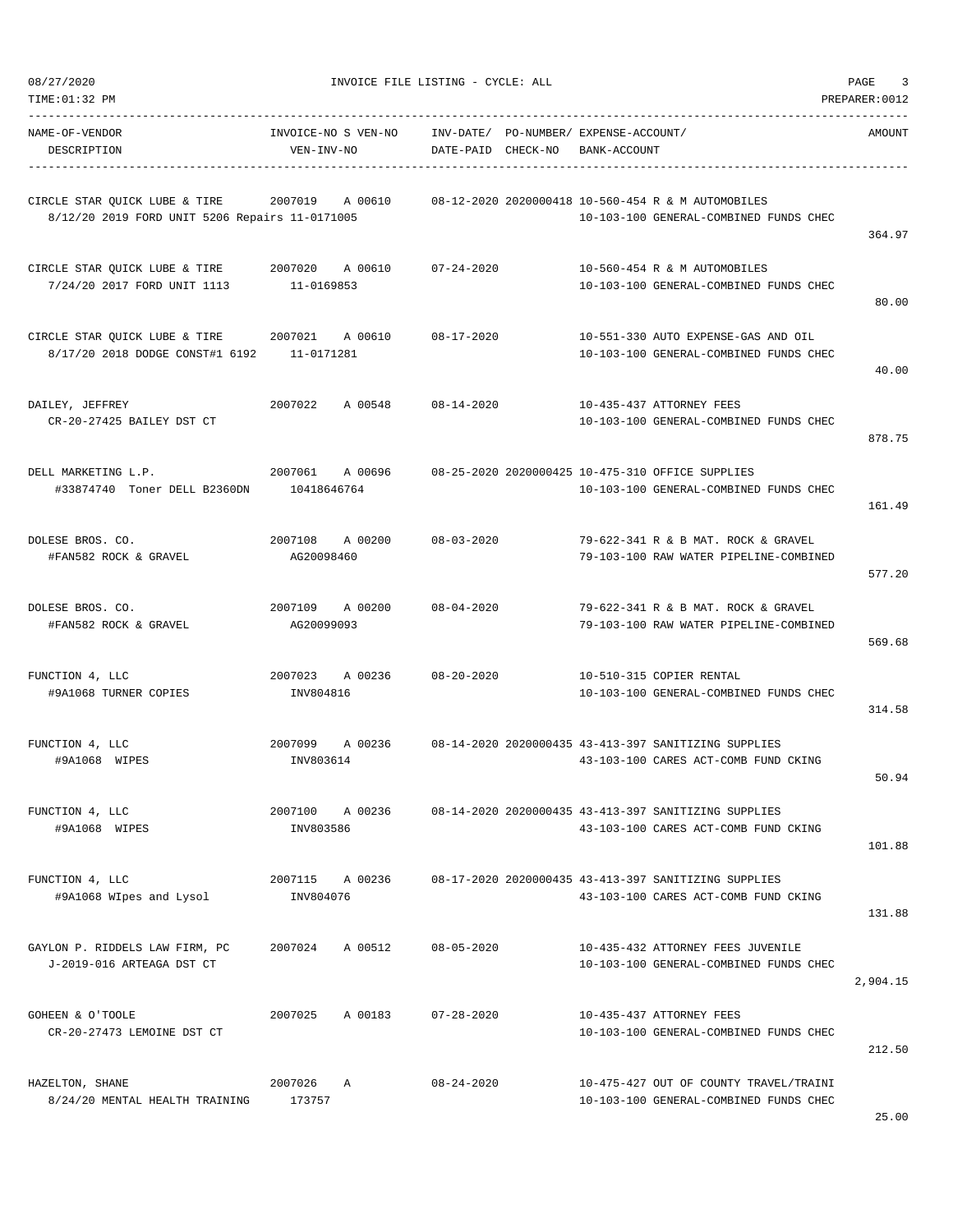TIME:01:32 PM PREPARER:0012

08/27/2020 INVOICE FILE LISTING - CYCLE: ALL PAGE 4

| NAME-OF-VENDOR<br>DESCRIPTION                                                                         | INVOICE-NO S VEN-NO INV-DATE/ PO-NUMBER/ EXPENSE-ACCOUNT/<br>VEN-INV-NO | DATE-PAID CHECK-NO BANK-ACCOUNT |                                                                                  | AMOUNT |
|-------------------------------------------------------------------------------------------------------|-------------------------------------------------------------------------|---------------------------------|----------------------------------------------------------------------------------|--------|
| HAZELTON, SHANE<br>8/24/20 DOMESTIC VIOLENCE TRAINING 173747                                          | 2007027 A                                                               | 08-24-2020                      | 10-475-427 OUT OF COUNTY TRAVEL/TRAINI<br>10-103-100 GENERAL-COMBINED FUNDS CHEC | 25.00  |
| JN WRECKER<br>6/29/20 TOWING 1996 INTL                                                                | 2007087 A 00040 06-29-2020<br>20-05805                                  |                                 | 23-623-458 R & M MACHINERY PARTS<br>23-103-100 R&B#3-COMBINED FUNDS CHECKI       | 300.00 |
| KAMRAS, MS. JANET M.<br>CR-17-26194 8/14/20 APPEAL TRANSCRI                                           | 2007078 A 00137 08-14-2020                                              |                                 | 10-435-434 APPEAL COURT TRANSCRIPTS<br>10-103-100 GENERAL-COMBINED FUNDS CHEC    | 38.50  |
| KONICA MINOLTA PREMIER FINANCE 2007028 A 00444 08-22-2020<br>#1284057 COPIER - ENVIRO DEVEL 69267783  |                                                                         |                                 | 10-590-315 COPIER RENTAL<br>10-103-100 GENERAL-COMBINED FUNDS CHEC               | 73.29  |
| KONICA MINOLTA PREMIER FINANCE 2007029 A 00444 08-22-2020<br>#1284057 COPIER - CCL                    | 69267783                                                                |                                 | 10-410-315 COPIER RENTAL<br>10-103-100 GENERAL-COMBINED FUNDS CHEC               | 97.72  |
| KONICA MINOLTA PREMIER FINANCE<br>#1284057 COPIER - AUD/CO CLK                                        | 2007030 A 00444 08-22-2020<br>69267783                                  |                                 | 10-510-315 COPIER RENTAL<br>10-103-100 GENERAL-COMBINED FUNDS CHEC               | 314.27 |
| KONICA MINOLTA PREMIER FINANCE<br>#1284057 COPIER -S ANNEX                                            | 2007031 A 00444 08-22-2020<br>69267783                                  |                                 | 10-513-315 COPIER RENTAL<br>10-103-100 GENERAL-COMBINED FUNDS CHEC               | 97.72  |
| #1284057 COPIER -TAX ASSESSOR                                                                         | 69267783                                                                |                                 | 10-499-315 COPIER EXPENSE<br>10-103-100 GENERAL-COMBINED FUNDS CHEC              | 89.75  |
| KONICA MINOLTA PREMIER FINANCE 2007033 A 00444 08-22-2020<br>#1284057 COPIER -AGRILIFE                | 69267783                                                                |                                 | 10-665-315 COPIER RENTAL<br>10-103-100 GENERAL-COMBINED FUNDS CHEC               | 89.75  |
| KONICA MINOLTA PREMIER FINANCE<br>#1284057 COPIER - DA                                                | 2007034 A 00444<br>69267783                                             | 08-22-2020                      | 10-475-315 COPIER EXPENSE<br>10-103-100 GENERAL-COMBINED FUNDS CHEC              | 101.52 |
| KONICA MINOLTA PREMIER FINANCE 2007035 A 00444 08-22-2020<br>#1284057 COPIER - JUV PROBATION 69267783 |                                                                         |                                 | 10-575-315 COPIER RENTAL<br>10-103-100 GENERAL-COMBINED FUNDS CHEC               | 24.43  |
| KSM EXCHANGE LLC<br>#FANNI001 R&M PARTS                                                               | 2007110 A 00567<br>P9193209                                             | $08 - 19 - 2020$                | 82-626-458 R & M MACHINERY PARTS<br>82-103-100 LAKE PCT 3-COMBINED FUNDS C       | 454.01 |
| LAW OFFICE OF MYLES PORTER, P.C. 2007036 A 00649<br>50374 TUNEY CO CT@LAW                             |                                                                         | 08-20-2020                      | 10-410-424 INDIGENT ATTORNEY FEES<br>10-103-100 GENERAL-COMBINED FUNDS CHEC      | 300.00 |
| LAW OFFICE OF MYLES PORTER, P.C. 2007037 A 00649 08-20-2020<br>50376 RIVERA-PEREZ CO CT@LAW           |                                                                         |                                 | 10-410-424 INDIGENT ATTORNEY FEES<br>10-103-100 GENERAL-COMBINED FUNDS CHEC      |        |

300.00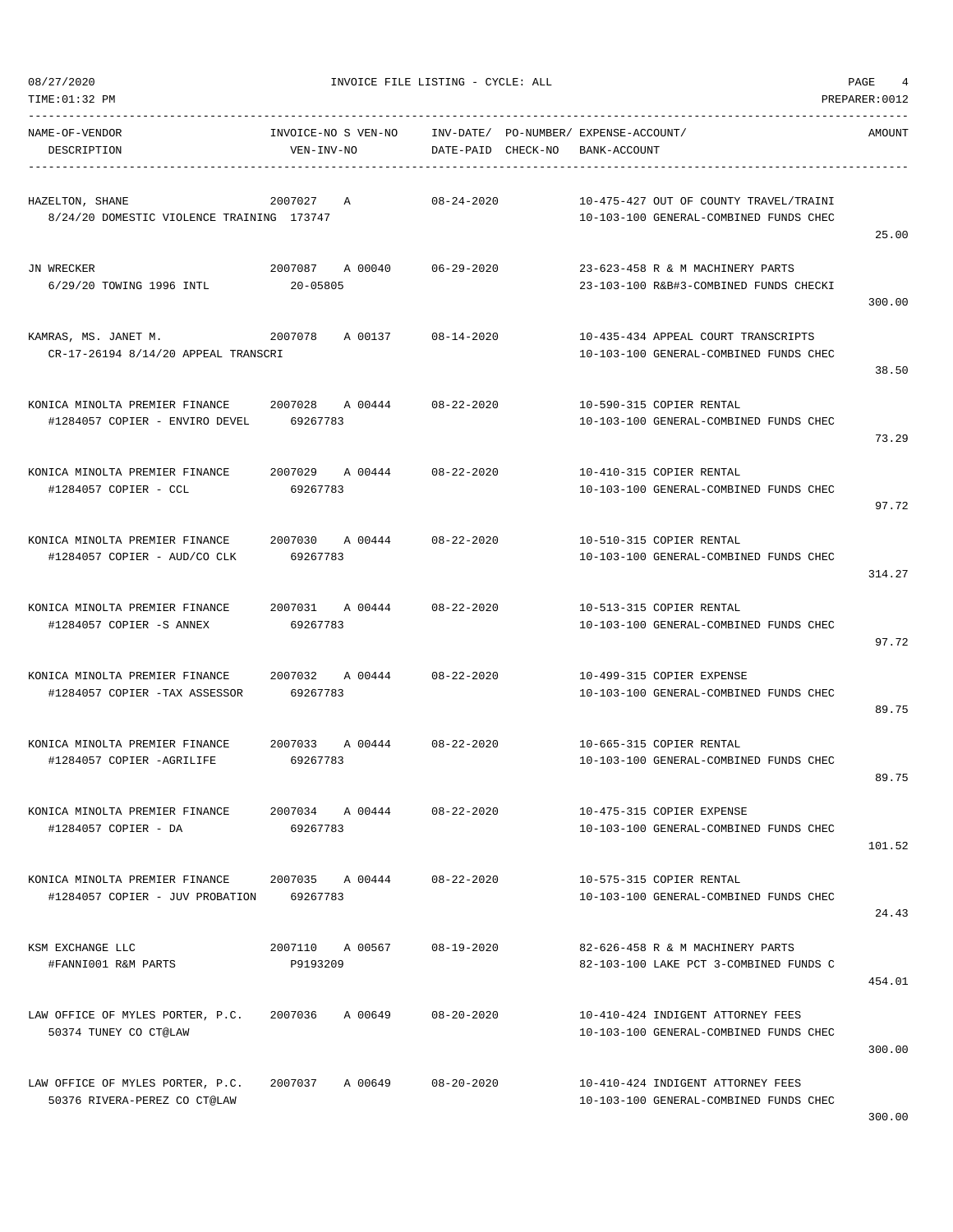DESCRIPTION VEN-INV-NO DATE-PAID CHECK-NO BANK-ACCOUNT

TIME:01:32 PM PREPARER:0012 ----------------------------------------------------------------------------------------------------------------------------------- NAME-OF-VENDOR INVOICE-NO S VEN-NO INV-DATE/ PO-NUMBER/ EXPENSE-ACCOUNT/ AMOUNT

-----------------------------------------------------------------------------------------------------------------------------------

| LAW OFFICE OF SHARRON L. JOHNSON            | 2007038<br>A 00426 | $08 - 21 - 2020$ | 10-425-424 CO.CT. ATTORNEY FEES                   |        |
|---------------------------------------------|--------------------|------------------|---------------------------------------------------|--------|
| G-2015-288 MOORE CO CT                      |                    |                  | 10-103-100 GENERAL-COMBINED FUNDS CHEC            | 878.75 |
| OFFICE DEPOT                                | 2007062<br>A 00216 |                  | 08-20-2020 2020000423 10-665-310 OFFICE SUPPLIES  |        |
| #29023460 Office Supplies                   | 117844761001       |                  | 10-103-100 GENERAL-COMBINED FUNDS CHEC            |        |
|                                             |                    |                  |                                                   | 307.38 |
| OFFICE DEPOT                                | 2007063<br>A 00216 |                  | 08-20-2020 2020000424 10-475-310 OFFICE SUPPLIES  |        |
| #29023460 Office Supplies                   | 118211083001       |                  | 10-103-100 GENERAL-COMBINED FUNDS CHEC            | 599.13 |
|                                             |                    |                  |                                                   |        |
| OFFICE DEPOT                                | 2007064<br>A 00216 |                  | 08-21-2020 2020000424 10-475-310 OFFICE SUPPLIES  |        |
| #29023460 TISSUE                            | 118211083002       |                  | 10-103-100 GENERAL-COMBINED FUNDS CHEC            | 14.98  |
|                                             |                    |                  |                                                   |        |
| OFFICE DEPOT                                | 2007065<br>A 00216 |                  | 08-20-2020 2020000424 10-475-310 OFFICE SUPPLIES  |        |
| #29023460 FILES/BATTERIES                   | 118220239001       |                  | 10-103-100 GENERAL-COMBINED FUNDS CHEC            | 56.04  |
|                                             |                    |                  |                                                   |        |
| OFFICE DEPOT                                | 2007066<br>A 00216 |                  | 08-20-2020 2020000424 10-475-310 OFFICE SUPPLIES  |        |
| #29023460 ENVELOPES/STAPLES                 | 118220240001       |                  | 10-103-100 GENERAL-COMBINED FUNDS CHEC            | 99.65  |
|                                             |                    |                  |                                                   |        |
| OFFICE DEPOT                                | 2007067<br>A 00216 |                  | 08-20-2020 2020000424 10-475-310 OFFICE SUPPLIES  |        |
| #29023460 INK                               | 118220241001       |                  | 10-103-100 GENERAL-COMBINED FUNDS CHEC            | 237.86 |
|                                             |                    |                  |                                                   |        |
| OFFICE DEPOT                                | 2007068<br>A 00216 |                  | 08-20-2020 2020000424 10-475-310 OFFICE SUPPLIES  |        |
| #29023460 HIGHLIGHTERS                      | 118220245001       |                  | 10-103-100 GENERAL-COMBINED FUNDS CHEC            | 5.97   |
|                                             |                    |                  |                                                   |        |
| OFFICE DEPOT                                | 2007069<br>A 00216 |                  | 08-20-2020 2020000427 10-403-310 OFFICE SUPPLIES  |        |
| #29023460 Toners                            | 114641456001       |                  | 10-103-100 GENERAL-COMBINED FUNDS CHEC            | 451.78 |
|                                             |                    |                  |                                                   |        |
| OFFICE DEPOT                                | 2007070<br>A 00216 |                  | 08-21-2020 2020000427 10-403-572 OFFICE EOUIPMENT |        |
| #29023460 2 PrinterS HP M404DN 114590686001 |                    |                  | 10-103-100 GENERAL-COMBINED FUNDS CHEC            | 599.78 |
|                                             |                    |                  |                                                   |        |

OFFICE DEPOT 2007071 A 00216 08-20-2020 2020000429 10-450-310 OFFICE SUPPLIES<br>2007071 15304381001 10-103-100 GENERAL-COMBINE #29023460 Office Supplies 115304381001 10-103-100 GENERAL-COMBINED FUNDS CHEC 560.64 OFFICE DEPOT 2007072 A 00216 08-20-2020 2020000429 10-450-310 OFFICE SUPPLIES #29023460 PENS 115359071001 10-103-100 GENERAL-COMBINED FUNDS CHEC 25.78

PARKER TIRE 2007079 A 00006 08-13-2020 21-621-459 R & M MACH. TIRES & TUBES 8/13/20 R&M TIRE 12353 12353 21-103-100 R&B#1-COMBINED FUNDS CHECKI 12.00 PARKER TIRE 2007096 A 00006 08-14-2020 24-624-459 R & M MACH. TIRES & TUBES 8/14/20 R&M TIRE 12355 12355 24-103-100 R&B#4- COMBINED FUNDS CHECK 60.00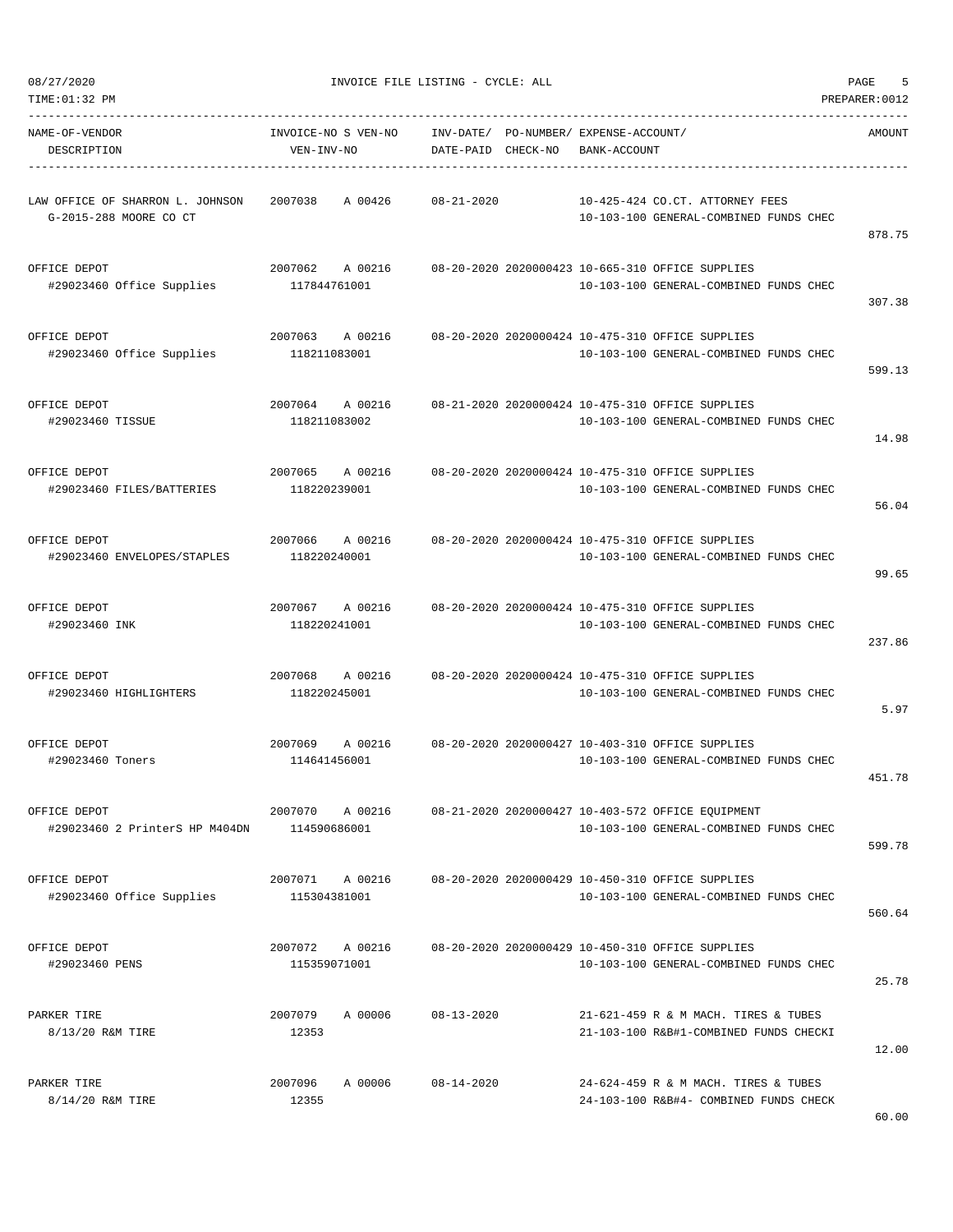TIME:01:32 PM PREPARER:0012

| NAME-OF-VENDOR<br>DESCRIPTION                                | INVOICE-NO S VEN-NO<br>VEN-INV-NO |                            | DATE-PAID CHECK-NO | INV-DATE/ PO-NUMBER/ EXPENSE-ACCOUNT/<br>BANK-ACCOUNT                          | AMOUNT    |
|--------------------------------------------------------------|-----------------------------------|----------------------------|--------------------|--------------------------------------------------------------------------------|-----------|
| PARKER TIRE<br>8/24/20 R&M TIRE                              | 2007117<br>12398                  | A 00006 08-24-2020         |                    | 24-624-459 R & M MACH. TIRES & TUBES<br>24-103-100 R&B#4- COMBINED FUNDS CHECK | 190.00    |
| PERKINS, J. DANIEL<br>FA-20-44580 OTIS DST CT                |                                   | 2007039 A 00589 08-21-2020 |                    | 10-435-436 ATTORNEY FEES- CPS CASES<br>10-103-100 GENERAL-COMBINED FUNDS CHEC  | 567.00    |
| PERKINS, J. DANIEL<br>FA-20-44560 DUNN DST CT                |                                   | 2007040 A 00589 08-19-2020 |                    | 10-435-436 ATTORNEY FEES- CPS CASES<br>10-103-100 GENERAL-COMBINED FUNDS CHEC  | 306.00    |
| PRECISION DEMOLITION<br>#19-171-0 CONSTRUCTION               | 20193292                          | 2007105 A 00473            | 08-20-2020         | 68-668-165 CONSTRUCTION<br>68-103-100 GO BONDS CONST.2018-COMB.FU              | 10,036.75 |
| R.K. HALL, LLC<br>#1475 OIL SAND                             | 249871                            | 2007084 A 00638 07-30-2020 |                    | 22-622-344 R & B MAT. ASPHALT/RD OIL<br>22-103-100 R&B#2- COMBINED FUNDS CHECK | 1,034.80  |
| R.K. HALL, LLC<br>#1474 ROCK & GRAVEL                        | 249392                            | 2007088 A 00638 07-27-2020 |                    | 23-623-341 R & B MAT. ROCK & GRAVEL<br>23-103-100 R&B#3-COMBINED FUNDS CHECKI  | 834.80    |
| R.K. HALL, LLC<br>#1474 ROCK & GRAVEL                        | 249551                            | 2007089 A 00638 07-28-2020 |                    | 23-623-341 R & B MAT. ROCK & GRAVEL<br>23-103-100 R&B#3-COMBINED FUNDS CHECKI  | 831.40    |
| R.K. HALL, LLC<br>#1474 ROCK & GRAVEL                        | 2007090 A 00638<br>249596         |                            | $07 - 29 - 2020$   | 23-623-341 R & B MAT. ROCK & GRAVEL<br>23-103-100 R&B#3-COMBINED FUNDS CHECKI  | 1,247.82  |
| R.K. HALL, LLC<br>#1474 ROCK & GRAVEL                        | 249891                            | 2007091 A 00638 07-30-2020 |                    | 23-623-341 R & B MAT. ROCK & GRAVEL<br>23-103-100 R&B#3-COMBINED FUNDS CHECKI  | 605.63    |
| R.K. HALL, LLC<br>#1474 ROCK & GRAVEL                        | 2007092<br>250179                 | A 00638                    | $08 - 03 - 2020$   | 23-623-341 R & B MAT. ROCK & GRAVEL<br>23-103-100 R&B#3-COMBINED FUNDS CHECKI  | 624.59    |
| R.K. HALL, LLC<br>#1474 ROCK & GRAVEL                        | 2007093 A 00638<br>250357         |                            | 08-04-2020         | 23-623-341 R & B MAT. ROCK & GRAVEL<br>23-103-100 R&B#3-COMBINED FUNDS CHECKI  | 1,230.90  |
| R.K. HALL, LLC<br>#1477 COLD MIX                             | 2007097 A 00638<br>251063         |                            | 08-07-2020         | 24-624-344 R & B MAT. ASPHALT/RD OIL<br>24-103-100 R&B#4- COMBINED FUNDS CHECK | 707.85    |
| REAMY, CHARLA GY<br>CR-17-26194 8/24/20 APPEAL TRANSCRI 2264 | 2007073                           | A 00545                    | $08 - 24 - 2020$   | 10-435-434 APPEAL COURT TRANSCRIPTS<br>10-103-100 GENERAL-COMBINED FUNDS CHEC  | 82.50     |
| RELIANT<br>#6 730 596-1 WINDOM ELECTRIC                      | 116 007 589 330 6                 | 2007041 A 00289 08-21-2020 |                    | 10-515-440 UTILITIES ELECTRICITY<br>10-103-100 GENERAL-COMBINED FUNDS CHEC     | 247.42    |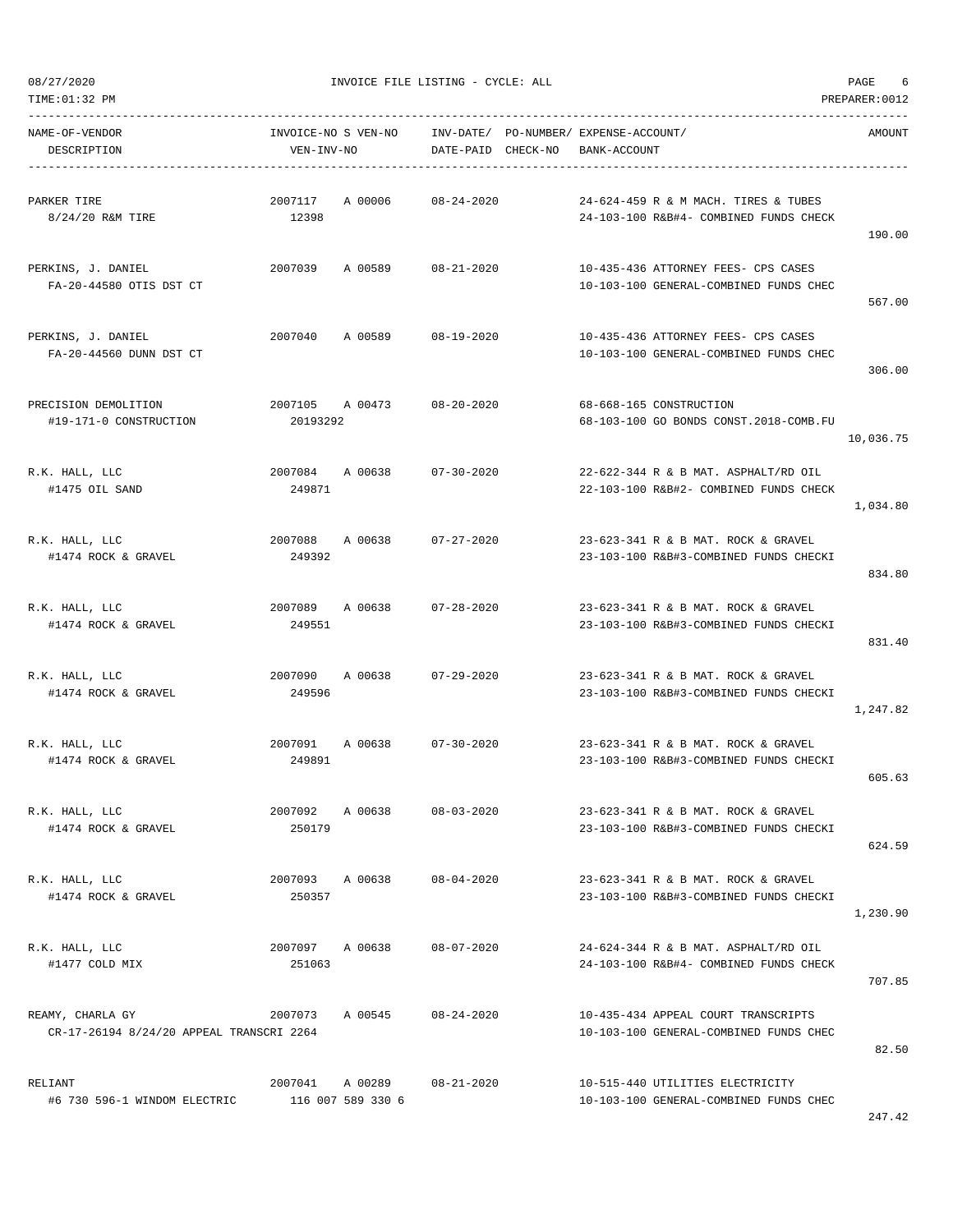| NAME-OF-VENDOR                                                 |                                        | INVOICE-NO S VEN-NO INV-DATE/ PO-NUMBER/ EXPENSE-ACCOUNT/ |                                                                               | AMOUNT    |
|----------------------------------------------------------------|----------------------------------------|-----------------------------------------------------------|-------------------------------------------------------------------------------|-----------|
| DESCRIPTION                                                    | VEN-INV-NO                             | DATE-PAID CHECK-NO                                        | BANK-ACCOUNT                                                                  |           |
| RELIANT<br>#6 878 909-8 WINDOM GDLT ELECTRIC 113 009 648 016 9 | 2007042 A 00289                        | $08 - 24 - 2020$                                          | 10-515-440 UTILITIES ELECTRICITY<br>10-103-100 GENERAL-COMBINED FUNDS CHEC    | 27.35     |
| RESOLVE AGGREGATES<br>8/13/20 ROCK & GRAVEL                    | 2007080 A 00587<br>11105706            | 08-13-2020                                                | 21-621-341 R & B MAT. ROCK & GRAVEL<br>21-103-100 R&B#1-COMBINED FUNDS CHECKI | 201.69    |
| ROMCO EQUIPMENT CO.<br>#29001 R&M PARTS                        | 101120302                              | 2007094 A 00269 08-20-2020                                | 23-623-458 R & M MACHINERY PARTS<br>23-103-100 R&B#3-COMBINED FUNDS CHECKI    | 1,645.05  |
| SAGE CONCRETE, LLC<br>#1907 CONSTRUCTION                       | 2007106<br>160                         | A 00496 08-24-2020                                        | 68-668-165 CONSTRUCTION<br>68-103-100 GO BONDS CONST.2018-COMB.FU             | 11,031.88 |
| SANITATION SOLUTIONS, INC.<br>#194746 PCT 1 TRASH              | 2007081 A 00349 08-25-2020<br>08P00594 |                                                           | 21-621-443 TRASH DUMPSTER PICKUP<br>21-103-100 R&B#1-COMBINED FUNDS CHECKI    | 90.83     |
| SANITATION SOLUTIONS, INC.<br>#194564 PCT 3 TRASH              | 2007095 A 00349 08-25-2020<br>08P00595 |                                                           | 23-623-443 TRASH DUMPSTER PICKUP<br>23-103-100 R&B#3-COMBINED FUNDS CHECKI    | 90.83     |
| SKOTNIK, JOHN<br>G-2015-291 MITCHELL CO CT                     | 2007074 A 00248 08-25-2020             |                                                           | 10-410-424 INDIGENT ATTORNEY FEES<br>10-103-100 GENERAL-COMBINED FUNDS CHEC   | 500.00    |
| SKOTNIK, JOHN<br>G-199 DAY CO CT                               | 2007075<br>A 00248                     | $08 - 25 - 2020$                                          | 10-410-424 INDIGENT ATTORNEY FEES<br>10-103-100 GENERAL-COMBINED FUNDS CHEC   | 800.00    |
| SMITH, THOMAS SCOTT<br>CR-19-27224 NOAKER DST CT               |                                        | 2007043 A 00817 08-14-2020                                | 10-435-437 ATTORNEY FEES<br>10-103-100 GENERAL-COMBINED FUNDS CHEC            | 3,351.50  |
| SOLOMON, AMANDA<br>FA-18-43961 LOCKABY DST CT                  | 2007044 A 00801                        | $08 - 13 - 2020$                                          | 10-435-436 ATTORNEY FEES- CPS CASES<br>10-103-100 GENERAL-COMBINED FUNDS CHEC | 370.50    |
| SOLOMON, AMANDA<br>FA-20-44800 WALKER DST CT                   | 2007045                                | A 00801 08-13-2020                                        | 10-435-436 ATTORNEY FEES- CPS CASES<br>10-103-100 GENERAL-COMBINED FUNDS CHEC | 1,064.00  |
| SOLOMON, AMANDA<br>FA-19-44526 J/J TURNER DST CT               | 2007046<br>A 00801                     | $08 - 13 - 2020$                                          | 10-435-436 ATTORNEY FEES- CPS CASES<br>10-103-100 GENERAL-COMBINED FUNDS CHEC | 627.00    |
| SOLOMON, AMANDA<br>FA-19-44512 B TURNER DST CT                 | 2007047<br>A 00801                     | $08 - 13 - 2020$                                          | 10-435-436 ATTORNEY FEES- CPS CASES<br>10-103-100 GENERAL-COMBINED FUNDS CHEC | 741.00    |
| SOLOMON, AMANDA<br>FA-20-44580 OTIS DST CT                     | 2007048                                | A 00801 08-21-2020                                        | 10-435-436 ATTORNEY FEES- CPS CASES<br>10-103-100 GENERAL-COMBINED FUNDS CHEC | 636.50    |

TIME:01:32 PM PREPARER:0012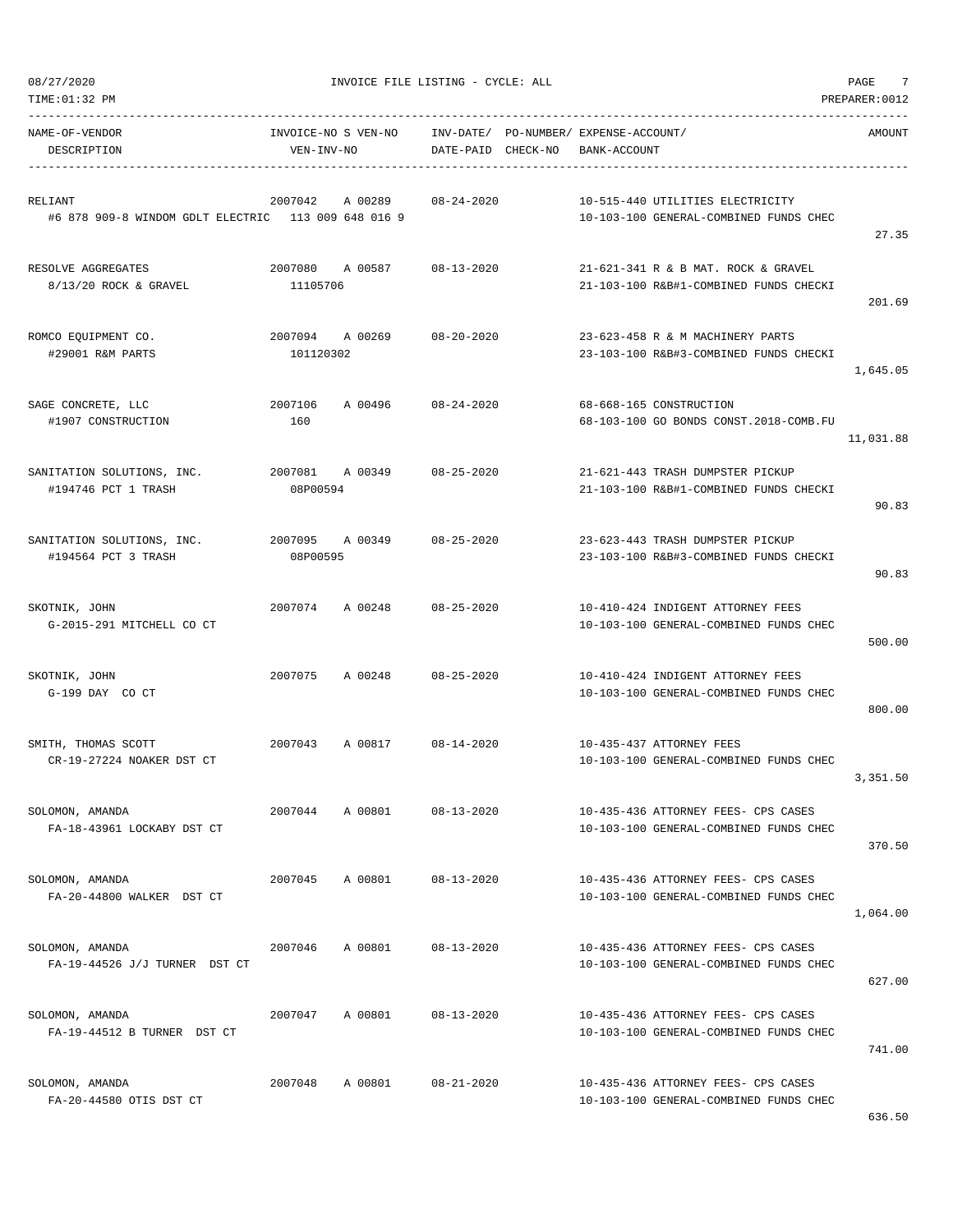| TIME:01:32 PM                                                           |                                     |                    |                                                                                                      | PREPARER: 0012 |
|-------------------------------------------------------------------------|-------------------------------------|--------------------|------------------------------------------------------------------------------------------------------|----------------|
| NAME-OF-VENDOR<br>DESCRIPTION                                           | INVOICE-NO S VEN-NO<br>VEN-INV-NO   | DATE-PAID CHECK-NO | INV-DATE/ PO-NUMBER/ EXPENSE-ACCOUNT/<br>BANK-ACCOUNT                                                | AMOUNT         |
| SOLOMON, AMANDA<br>FA-20-44560 BURRIS DST CT                            | 2007049<br>A 00801                  | $08 - 19 - 2020$   | 10-435-436 ATTORNEY FEES- CPS CASES<br>10-103-100 GENERAL-COMBINED FUNDS CHEC                        | 636.50         |
| SOUTHERN COMPUTER WAREHOUSE<br>#FC7506 Video Graphic Card IN-000653230  | 2007112 A 00834                     |                    | 08-19-2020 2020000421 10-560-572 OFFICE EOUIPMENT<br>10-103-100 GENERAL-COMBINED FUNDS CHEC          | 170.68         |
| SOUTHERN TIRE MART, LLC<br>#214560 4 11R22 FS 561 14P 4170023462        | 2007085 A 00596                     |                    | 08-25-2020 2020000438 22-622-459 R & M MACH. TIRES & TUBES<br>22-103-100 R&B#2- COMBINED FUNDS CHECK | 1,308.00       |
| SOUTHWEST FANNIN S.U.D.<br>#1210 PCT 1 WATER                            | 2007082<br>A 00018                  | 08-21-2020         | 21-621-442 UTILITY WATER<br>21-103-100 R&B#1-COMBINED FUNDS CHECKI                                   | 17.99          |
| SPRINT<br>#700059508 SHERIFF INTERNET                                   | 2007050<br>A 00465<br>700059508-027 | $08 - 20 - 2020$   | 10-560-444 INTERNET SERVICE<br>10-103-100 GENERAL-COMBINED FUNDS CHEC                                | 149.08         |
| TEXHOMA LIMESTONE, INC.<br>8/18/20 ROCK & GRAVEL-HAULING                | 2007083<br>A 00265<br>8054          | $08 - 18 - 2020$   | 21-621-341 R & B MAT. ROCK & GRAVEL<br>21-103-100 R&B#1-COMBINED FUNDS CHECKI                        | 1,821.43       |
| TEXHOMA LIMESTONE, INC.<br>8/24/20 ROCK & GRAVEL-HAULING                | 2007120<br>A 00265<br>8062          | $08 - 24 - 2020$   | 21-621-341 R & B MAT. ROCK & GRAVEL<br>21-103-100 R&B#1-COMBINED FUNDS CHECKI                        | 2,067.78       |
| TEXOMACARE<br>#679550 SMITH PHYSICAL                                    | 2007076<br>A 00467                  | $08 - 20 - 2020$   | 10-560-250 EMPLOYEE PHYSICALS<br>10-103-100 GENERAL-COMBINED FUNDS CHEC                              | 55.00          |
| TXU ENERGY<br>#100063401102 LAKE FANNIN ELECTRIC 054102731467           | 2007111<br>A 00160                  | $08 - 19 - 2020$   | 85-520-440 UTILITIES ELECTRICITY<br>85-103-100 LAKE FANNIN-COMBINED FUNDS                            | 34.26          |
| TYLER TECHNOLOGIES, INC.<br>#45205 FINANCIALS                           | 2007051 A 00310<br>025-307357       | $08 - 19 - 2020$   | 10-510-453 COMPUTER SOFTWARE MAINTEN<br>10-103-100 GENERAL-COMBINED FUNDS CHEC                       | 4,160.00       |
| TYLER TECHNOLOGIES, INC.<br>#45205 FINANCIALS-CONVERSION                | 2007052 A 00310<br>025-307311       | 08-19-2020         | 10-510-453 COMPUTER SOFTWARE MAINTEN<br>10-103-100 GENERAL-COMBINED FUNDS CHEC                       | 1,000.00       |
| UPRIGHT INDUSTRIAL GROUP, INC<br>#20-A-005 SCAFFOLD RENT 7/23-8/19 2881 | 2007107<br>A 00521                  | $08 - 19 - 2020$   | 68-668-165 CONSTRUCTION<br>68-103-100 GO BONDS CONST.2018-COMB.FU                                    | 2,450.00       |
| VERIZON WIRELESS<br>#442108889-00001 CO CLK ELECTIONS 9860468771        | 2007053<br>A 00127                  | $08 - 10 - 2020$   | 10-404-421 ELECTION INTERNET<br>10-103-100 GENERAL-COMBINED FUNDS CHEC                               | 113.97         |
| VERIZON WIRELESS<br>#442108889-00001 EMERG MGMNT                        | 2007054 A 00127<br>9860468771       | $08 - 10 - 2020$   | 10-406-421 EMERGENCY INTERNET<br>10-103-100 GENERAL-COMBINED FUNDS CHEC                              |                |

37.99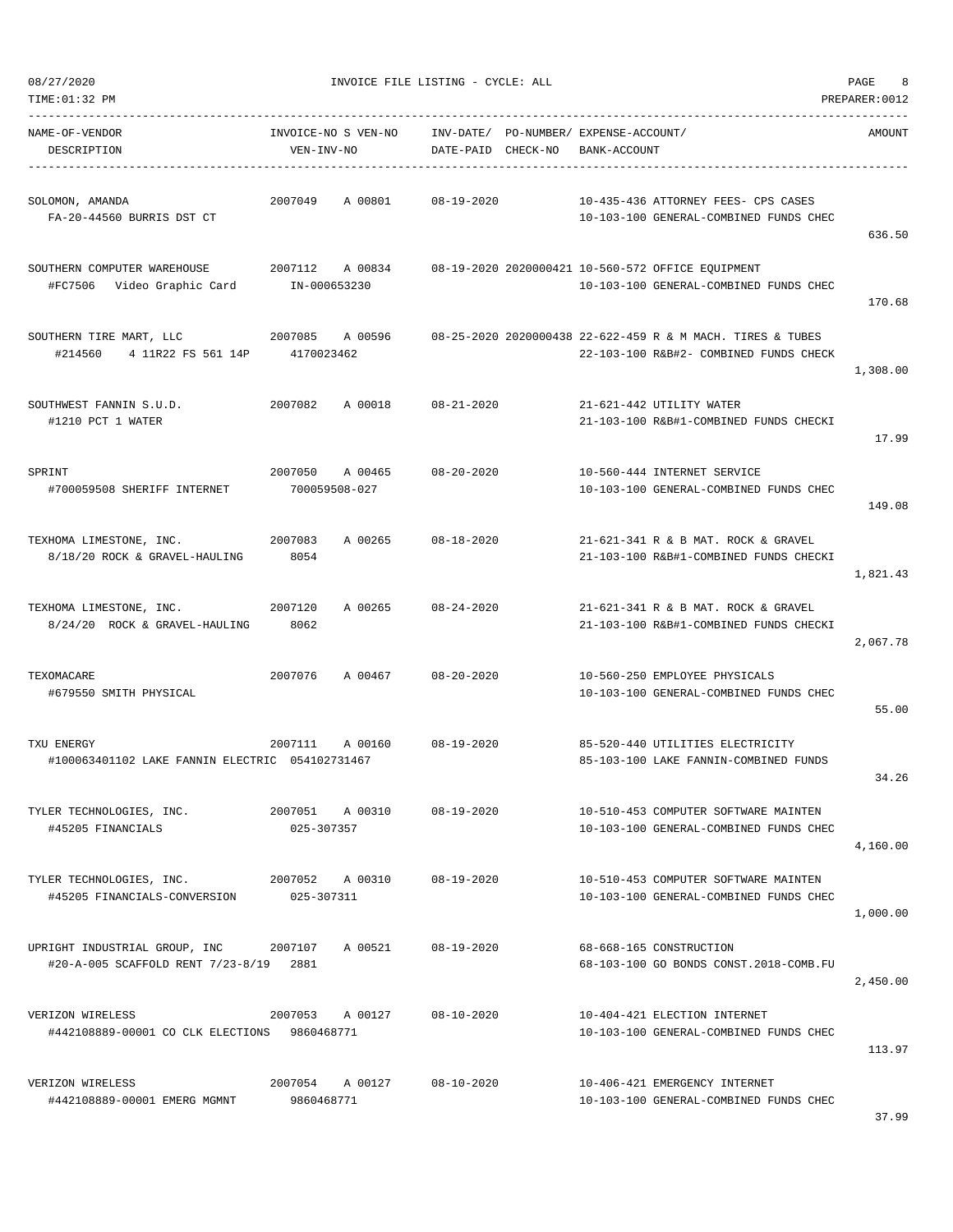| TIME: 01:32 PM                                                       |                               |                                                           |            |                                 |                                                                               | PREPARER: 0012 |
|----------------------------------------------------------------------|-------------------------------|-----------------------------------------------------------|------------|---------------------------------|-------------------------------------------------------------------------------|----------------|
| NAME-OF-VENDOR<br>DESCRIPTION                                        | VEN-INV-NO                    | INVOICE-NO S VEN-NO INV-DATE/ PO-NUMBER/ EXPENSE-ACCOUNT/ |            | DATE-PAID CHECK-NO BANK-ACCOUNT |                                                                               | AMOUNT         |
| VERIZON WIRELESS<br>#442108889-00001 IT                              | 2007055 A 00127<br>9860468771 |                                                           |            |                                 | 10-103-100 GENERAL-COMBINED FUNDS CHEC                                        |                |
|                                                                      |                               |                                                           |            |                                 |                                                                               | 37.99          |
| VERIZON WIRELESS<br>#442108889-00001 JANITOR CELL                    | 9860468771                    | 2007056 A 00127 08-10-2020                                |            | 10-510-423 CELL PHONE           | 10-103-100 GENERAL-COMBINED FUNDS CHEC                                        | 26.79          |
| VERIZON WIRELESS<br>#442108889-00001 SHERIFF                         | 9860468771                    | 2007057 A 00127 08-10-2020                                |            |                                 | 10-560-444 INTERNET SERVICE<br>10-103-100 GENERAL-COMBINED FUNDS CHEC         | 418.03         |
| 2007098 A 00127<br>VERIZON WIRELESS<br>#442108889-00001 JP3 INTERNET | 9860468771                    |                                                           | 08-10-2020 |                                 | 28-457-423 INTERNET SERVICE<br>28-103-100 J.P.#3 JUST.CT.TECH-COMB.FU         | 37.99          |
| WOODSON, MARY ANN CSR, RPR<br>CR-17-26194 8/25/20 APPEAL TRANSCRI    | 2007077 A 00486               |                                                           | 08-25-2020 |                                 | 10-435-434 APPEAL COURT TRANSCRIPTS<br>10-103-100 GENERAL-COMBINED FUNDS CHEC |                |

1,606.00